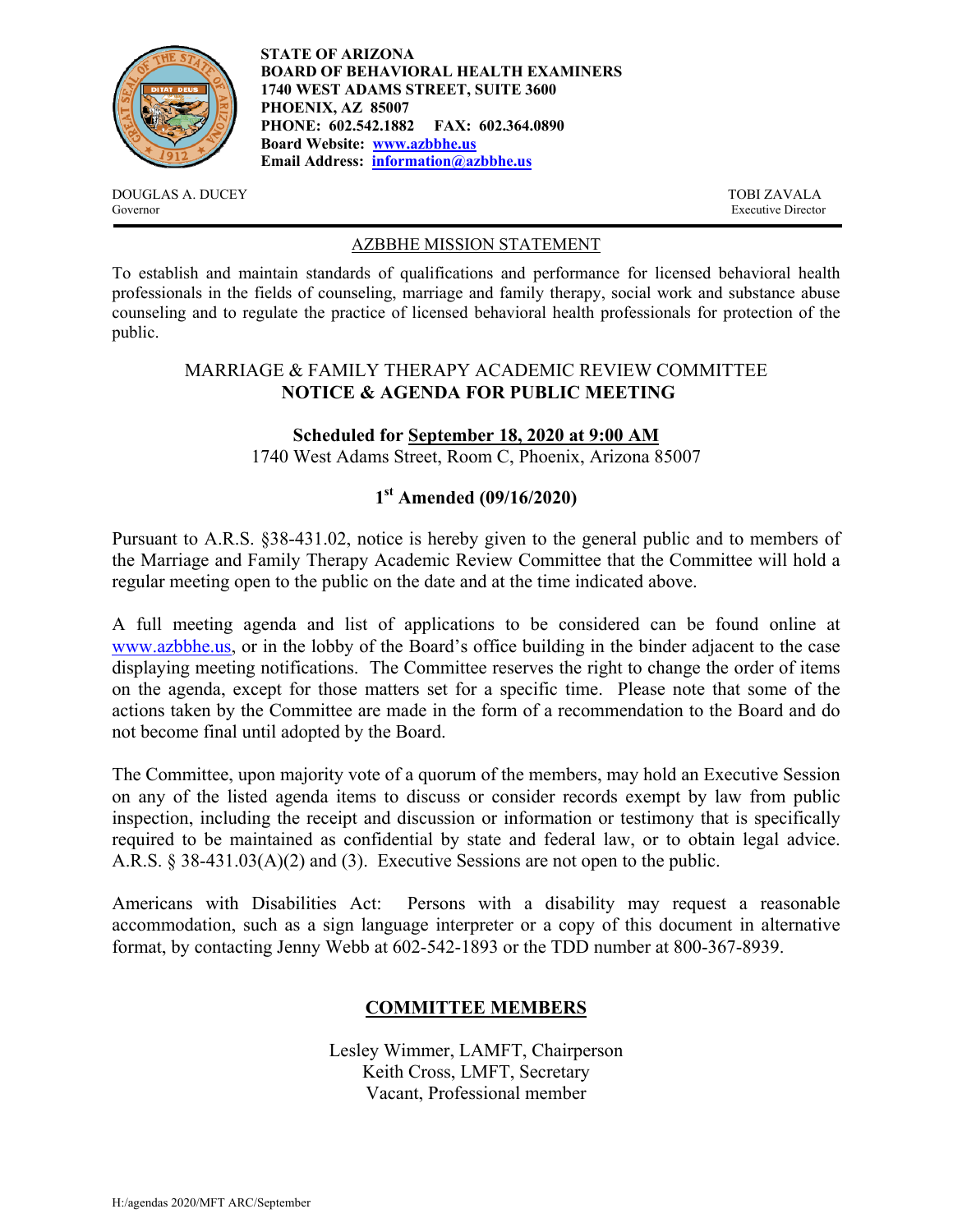The agenda for the meeting is as follows:

### **1. Call to order**

### **2. Roll call** (staff)

### **3. Minutes: Review, consideration and action.**

*A. July 17, 2020, telephonic general meeting minutes* 

### **4. Report from the Chair**

The Committee may go into executive session to discuss confidential records pursuant to A.R.S. §38-  $431.03(A)(2)$  or to obtain legal advice pursuant to A.R.S.  $838-431.03(A)(3)$ .

 *None* 

### **5. Report from the Executive Director and/or staff**

The Committee may go into executive session to discuss confidential records pursuant to A.R.S. §38-  $431.03(A)(2)$  or to obtain legal advice pursuant to A.R.S. §38-431.03(A)(3).

- *A. General agency operations*
- *B. Update regarding the proposed rulemaking*

### **6. Assistant Attorney General's Report**

The Board may go into executive session to discuss confidential records pursuant to A.R.S. § 38-  $431.03(A)(2)$  or to obtain legal advice pursuant to A.R.S. §38-431.03(A)(3).

 *None* 

### **7. Supervisor exemption request: review, consideration and action**

- *A. Erin Plattner (Erin Lowry, LCSW, outside clinical supervisor)*
- *B. Alaina Roberts (Tamara Garden, LPC, size & geographic location)*

### **8. Consent agenda: review, consideration and action regarding 60 day extension request for deficiencies and 90 day extension for examination**

*A. Jennifer Cooper, LPC Applicant (60 day deficiency extension)* 

## **9. Consent agenda: review, consideration and action regarding applications requesting review under rules prior to November 1, 2015**

*None* 

### **10. Exam accommodation and/or 90-day waiver request: review, consideration and action**

*None* 

### **11. Applications for licensure: review, consideration and action**

The Committee may go into executive session to discuss records exempt from public inspection pursuant to A.R.S.  $§38-431.03(A)(2)$  or to obtain legal advice pursuant to A.R.S.  $§38-431.03(A)(3)$ .

A. Review, consideration, and possible action regarding applications for licensure  *Names are posted for review in the building lobby of the 1st floor of 1740 West Adams Street, Phoenix, AZ at least twenty-four (24) hours in advance of the meeting.*